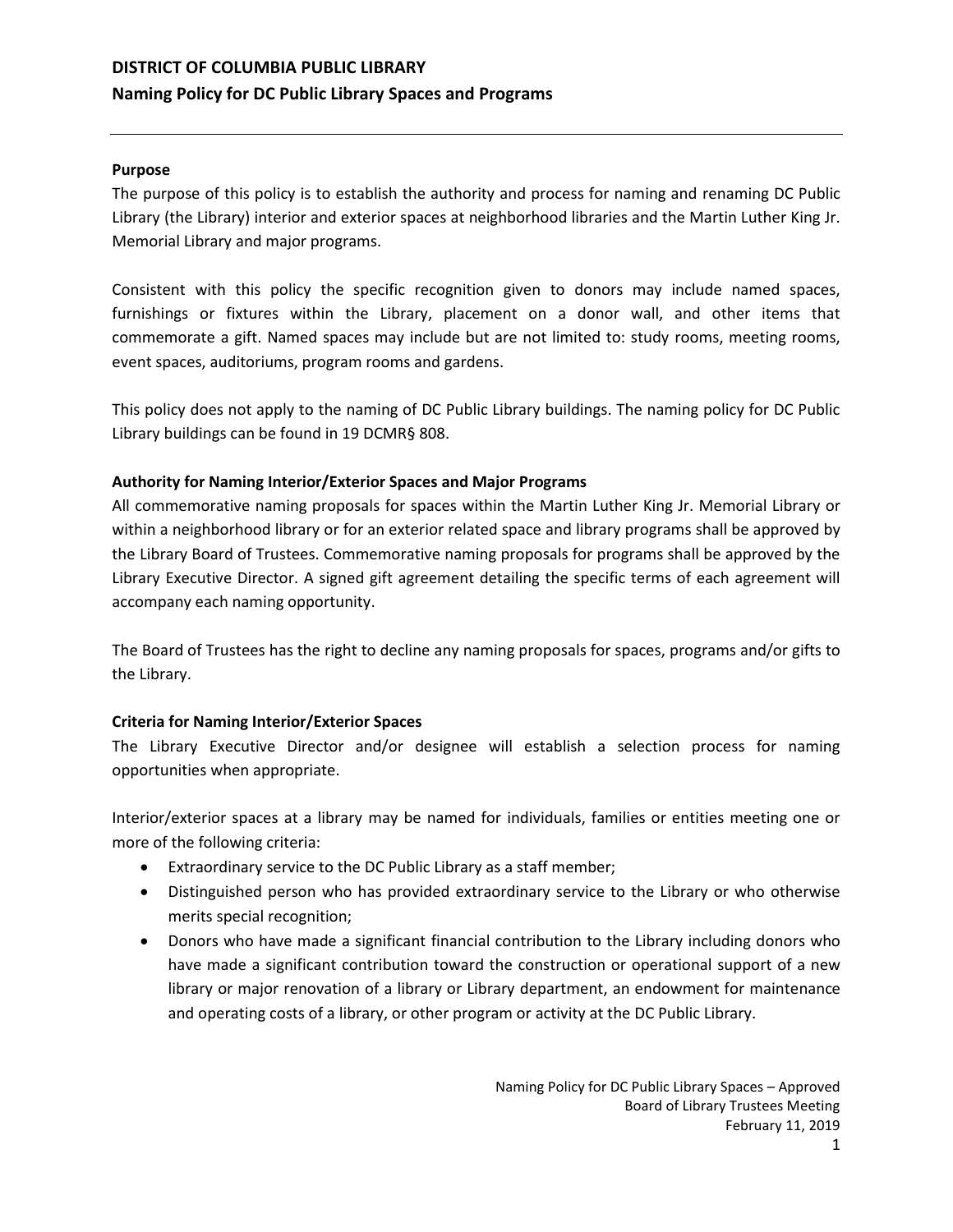There shall be a due diligence review of each naming proposal to carefully consider the overall benefit of such naming to the Library. Such due diligence shall include the following:

- Evaluation of whether the name is and will continue to be a positive reflection on the Library;
- Review of any possible conflict of interest issues affecting the Library, including conflicts with Library Trustees;
- Evaluation of the impact on future giving by the donor and others;
- Any other factors that could reflect on the Library.

In order to avoid any appearance of commercial influence or conflict of interest, or any other potentially adverse consequence, additional due diligence shall be undertaken before recommending the naming opportunities that includes a commercial enterprise. Naming opportunities may be assigned that include a commercial enterprise only if the proposed name is appropriate in the public setting of the Library and will not detract from the Library's use or the Library's reputation as a public entity.

Uniform design standards for commemorative signage will be followed, with approval for the location of plaques and other signage determined in consultation with the Library Executive Director and the Director of Capital Projects.

The Library Executive Director or designee shall develop a process, design standards and guidelines for naming of spaces and programs.

# **Duration of Names and Name Changes**

Naming rights in honor of an individual or individuals, family or non-commercial entity are generally expected to last for the useful life of the Interior/Exterior space or program, unless otherwise indicated in a signed gift agreement associated with the naming opportunity.

Naming in honor of a commercial enterprise will have a set number of years attached to the naming, which will be determined on a case-by-case basis and included in a signed gift agreement associated with the naming opportunity. The duration of a commercial enterprise name shall normally remain the same notwithstanding future changes in the commercial enterprise name; provided, however, in the event of a name change in the commercial enterprise, the Library Board of Trustees may, in the exercise of its sole discretion, elect to remove the established commercial enterprise name or to change the name, if either such action is determined to be in the best interest of the Library.

If a named area within a library is substantially renovated (providing new useful life equivalent to a new building), or if there is a significant addition to a library, it may be renamed, subject to the terms, conditions or restrictions set forth in any gift agreement related to prior naming action. In such instances, the original name may be honored in an appropriate manner with the discretion of the Library Executive Director and Board of Trustees.